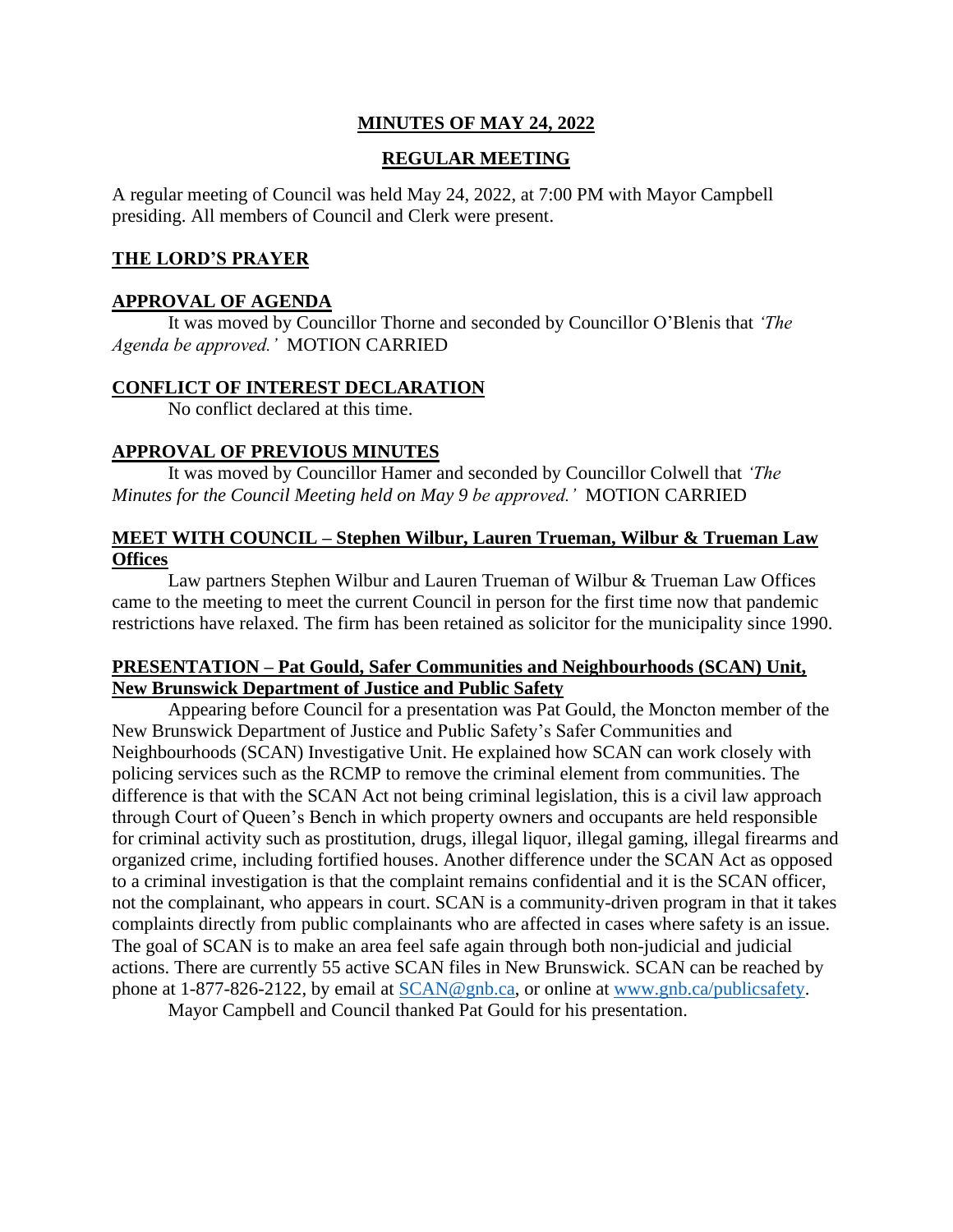## **PRESENTATION OF CERTIFICATES – Green Cross Certificates from Hurst Jaws of Life to Members of Salisbury Fire Rescue**

Accompanied by Chief MacLeod, Mayor Campbell presented Green Cross Certificates to members of Salisbury Fire Rescue.

The Green Cross Certificate recognizes fire departments for rescues using the HURST Jaws of Life. Early morning on July 11, 2021, members of Salisbury Fire Rescue responded to a motor vehicle accident on Route 112 north of Salisbury in which a truck had gone off the road during a heavy rainstorm, striking a utility pole. The roof of the vehicle was flattened, trapping and severely injuring the driver. Using the HURST Jaws of Life, the SFR members successfully freed the victim from the vehicle within 15 minutes, allowing for transport to hospital where the victim eventually recovered. The Green Cross Certificates were presented to Firefighter Jessica O'Dell, Firefighter Eric Poirier, Lieutenant Roy Steeves, Firefighter Stephen Stevens, Firefighter Abby Brewer, Firefighter Sean Ring, Lieutenant Chris Kerr, and Captain Doug Hamer. Green Cross Certificate recipients not present at the meeting were Firefighter Robert Biggs, Captain Tim Dryden, Firefighter Mike MacKillop, and Lieutenant Curtis O'Blenis.

Mayor Campbell and Council thanked the members of Salisbury Fire Rescue for all that they do for the community.

## **MANAGER OF INFRASTRUCTURE AND PUBLIC WORKS REPORT**

No report this meeting.

# **DIRECTOR OF REGIONAL RECREATION AND WELLNESS REPORT**

No report this meeting.

## **BUSINESS ARISING FROM MINUTES**

Railway Trestle (Bridge) Nothing to report.

## MacDonald Road Property

Mayor Campbell and Councillor O'Blenis to bring a recommendation to Council in June.

## All-Terrain Vehicles

Councillors Colwell, Gallant, and O'Blenis have reviewed the results of a survey gauging the interest in street access for all-terrain vehicle users and are continuing to pursue the possible creation of a related by-law. Councillor Colwell read from a prepared report, noting there were 470 survey submissions and 30 emails. The report indicates 70 per cent of survey respondents who are residents of Salisbury expressed support for municipally-legislated access to roads for ATVs, while of the non-resident survey respondents all were in favour. Of the non-supportive responses, concerns raised range from speed and recklessness to noise. Positive feedback to a proposed by-law includes that it would legalize an already common occurrence and it would draw in more tourists who are ATV enthusiasts. The entire report will be posted on the Village of Salisbury website. The next steps in the process include consulting with municipalities that already have legislation of this kind in place, drafting a by-law in cooperation with user groups and law enforcement, and hosting a public meeting for more discussion.

Councillor Thorne asked about the constructive feedback in the report, in particular the unspecified complaints, to which it was explained that some comments were generally opposed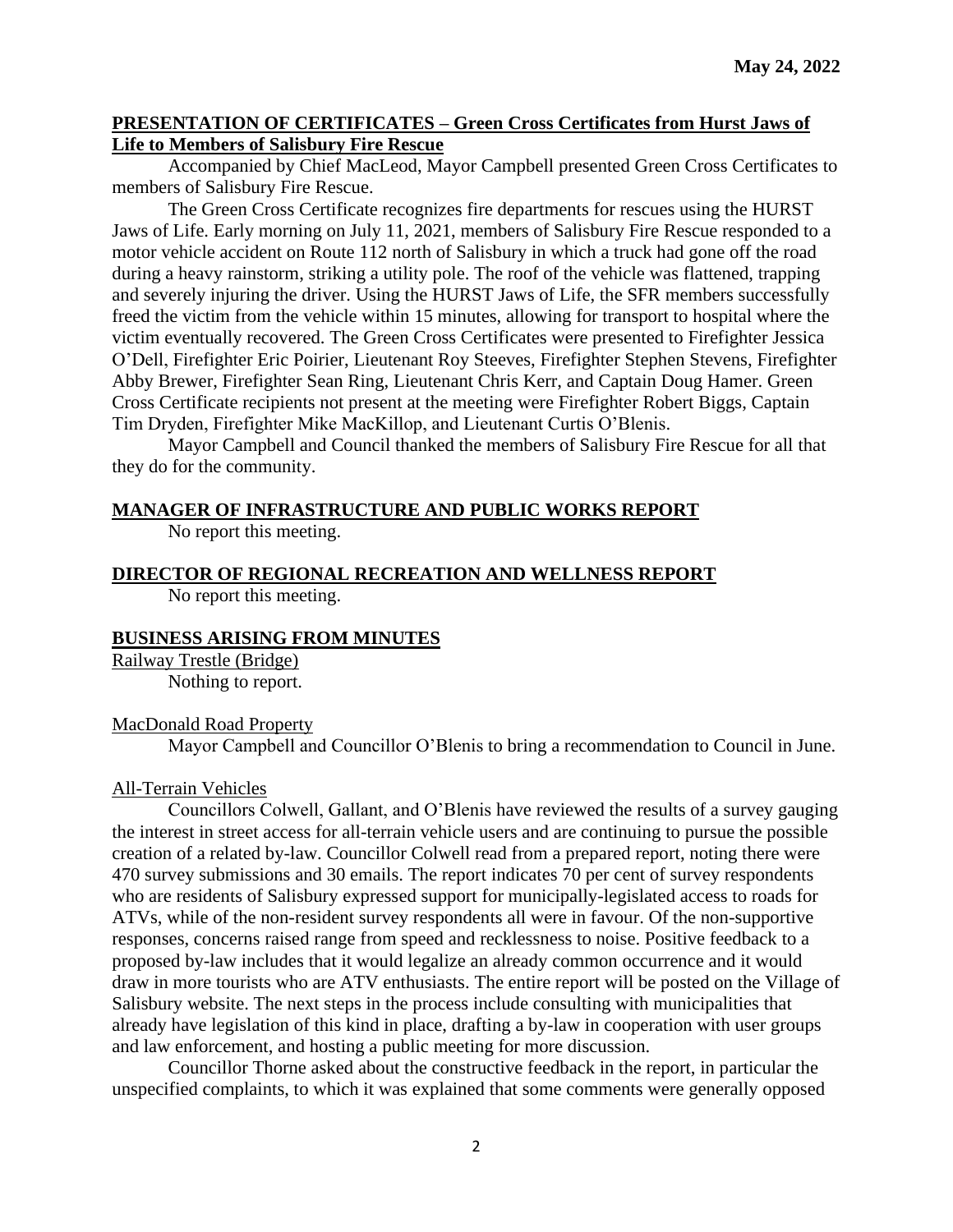to ATVs while others posed more extreme questions; for example, if the municipality would be liable should there be an ATV fatality on Village streets.

Councillor Hamer praised the report, bringing up a recent ATV collision with a vehicle that the fire department responded to in the Brookside Estates subdivision in which the riders were not of the legal age to operate such machines, noting the situation could have just as easily had a tragic outcome. Whether a by-law is created or not, Councillor Hamer called for more enforcement of the regulations as they pertain to all-terrain vehicles.

## Ballfield Electrical Shed

Councillor Thorne reported that a new building has been ordered to house the electrical equipment for the baseball fields. The project is being coordinated by the Manager of Infrastructure and Public Works, who has been in contact with the school district that owns the land. Clerk added that the Village's insurance claim payment for the vandalism and theft has been received.

## **CORRESPONDENCE**

# **The following items were discussed by Council with remaining correspondence placed on file:**

New Brunswick Regional Development Corporation, President Cade Libby – Approved financial contribution for Village of Salisbury Community Days Festival

The Village of Salisbury has received \$2,000 in funding from the Provincial government for the annual Community Days Summer festival, which will take place August 18-21.

# Anglophone East School District, Community Engagement Coordinator Christine Allain – 2022 Turnaround Achievement Awards, May 31, RHS Auditorium

On behalf of the Village, Mayor Campbell will attend the 2022 Turnaround Achievement Awards. The event, hosted annually by the Anglophone East School District, will be held on May 31 at Riverview High School Auditorium.

## Alyssa Martin – Request for Electric Vehicle Charging Stations in downtown Salisbury

Village Council received a written request for the installation of an electric vehicle charging station in the downtown area of Salisbury. Emphasizing the need to be proactive with regards to this, Mayor Campbell noted that there are grants available for such installations and suggested the matter be discussed further during budget talks for 2023. The Manager of Infrastructure and Public Works will be asked to gather more information. Councillor Hamer suggested the possibility of partnering with a downtown business on this.

## Felisha Arsenault & Jane Keating – Request for a dog park in Salisbury

Village Council received a written request for the creation of a dog park in Salisbury from residents Felisha Arsenault and Jane Keating, who also attended the meeting. Councillor O'Blenis reported that he has discussed the possibility of a dog park with the Manager of Infrastructure and Public Works and they are considering land that the municipality already owns and other related costs. Therefore, depending on departmental budget availability, it may be something to consider in 2023. Councillor Hamer raised the point that liability insurance is also something that would need to be considered when establishing a dog park.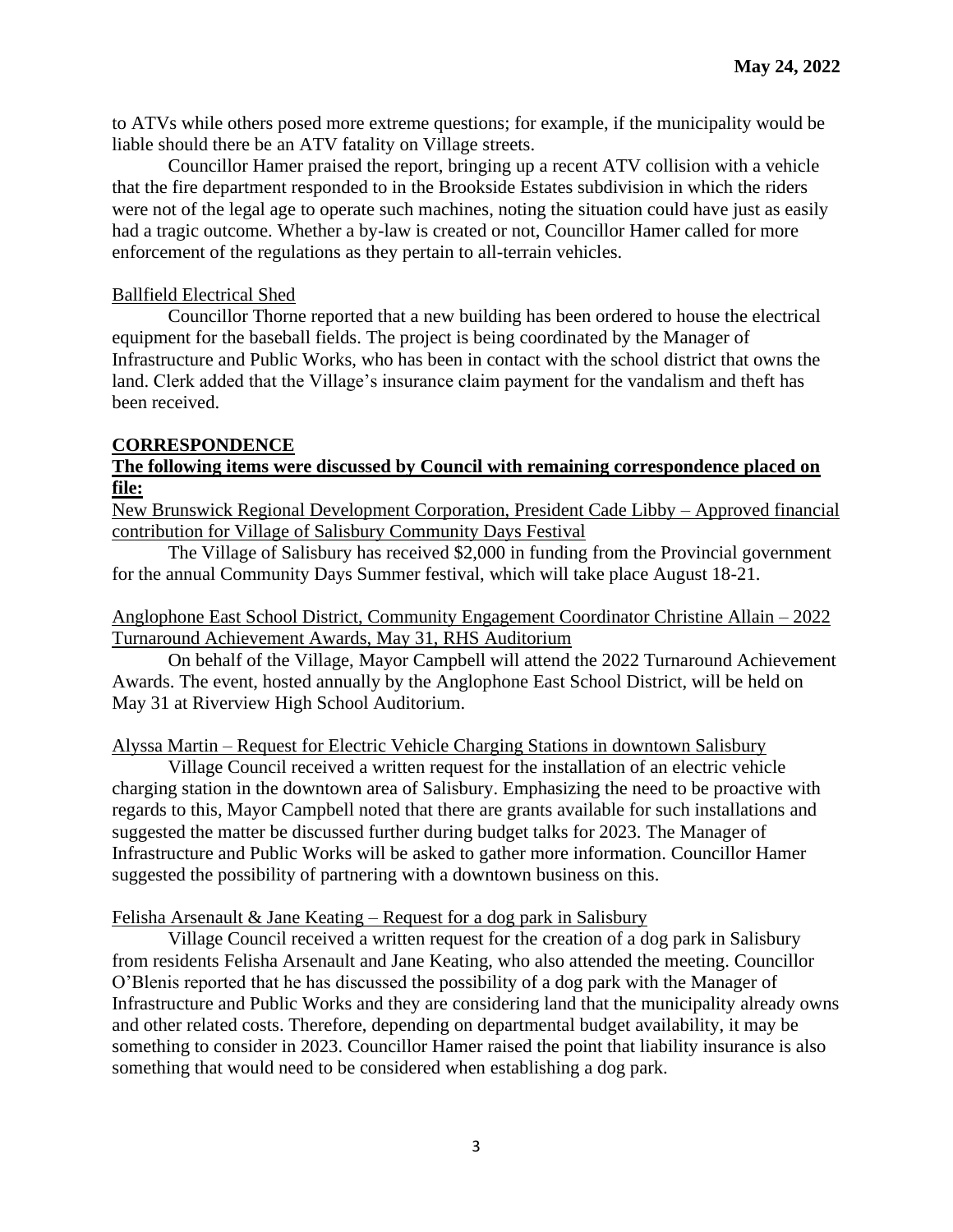# **FIRE DEPARTMENT REPORT**

Chief MacLeod reported that the year's second quarter has been dominated so far by several fires, mostly grass fires, in April and May. A printed report provided to Council includes photos from various fire scenes. The quarter also included a fatal motor vehicle accident responded to on Route 112, and an overnight all-terrain vehicle rescue under the power lines between Grub Road and Salisbury Back Road. Chief MacLeod also spoke of one particularly busy day where they had members responding to three different calls in a 15-minute span – a search and rescue, an ATV collision, and a fire. Overall, the number of calls is up this year for Salisbury Fire Rescue, trending to over 200 calls in 2022 compared with around 180 calls in all of 2021.

# **RCMP REPORT**

Councillor Hamer confirmed that a public meeting with the intention of establishing a new Neighbourhood Watch for the Salisbury region will take place on Wednesday, June 22 at 7:00pm at Salisbury Lions Club on Peter Street. RCMP and SCAN will also be at this meeting.

It was moved by Councillor Thorne and seconded by Councillor Colwell to *'Have a recess.'* MOTION CARRIED

# **RECESS**

It was moved by Councillor Gallant and seconded by Councillor O'Blenis to *'Return to the regular meeting.'* MOTION CARRIED

## **MAYOR'S REPORT**

Chief Administrative Officer – On May 16, conducted CAO interviews with the hiring committee.

NB Regional Service Commissions – On May 16-19, attended economic development meetings for service commissions province-wide.

Southeast Regional Service Commission – On May 17, took part in SERSC Audit Committee meeting.

Southeast Regional Service Commission – On May 18, took part in SERSC Finance and Budget Committee meeting.

Staff Meeting – On May 20, met with municipal staff. Councillor Colwell also attended. Hockey – Offered congratulations to U18 AAA Moncton Flyers hockey team, featuring Salisbury resident Preston Lounsbury and video coach, Director of Regional Recreation and Wellness Jarrett Crossman, on winning the TELUS Cup Canadian championship this month.

# **COUNCILLORS' REPORTS**

**Councillor Gallant**

Nothing to report.

## **Councillor Hamer**

2023 Budget – Asked about municipal budget talks, to which Mayor Campbell explained that the Village's 2023 budget priorities are required by mid-June for talks with the local governance reform transition facilitator. Along with Council and the department heads setting their project